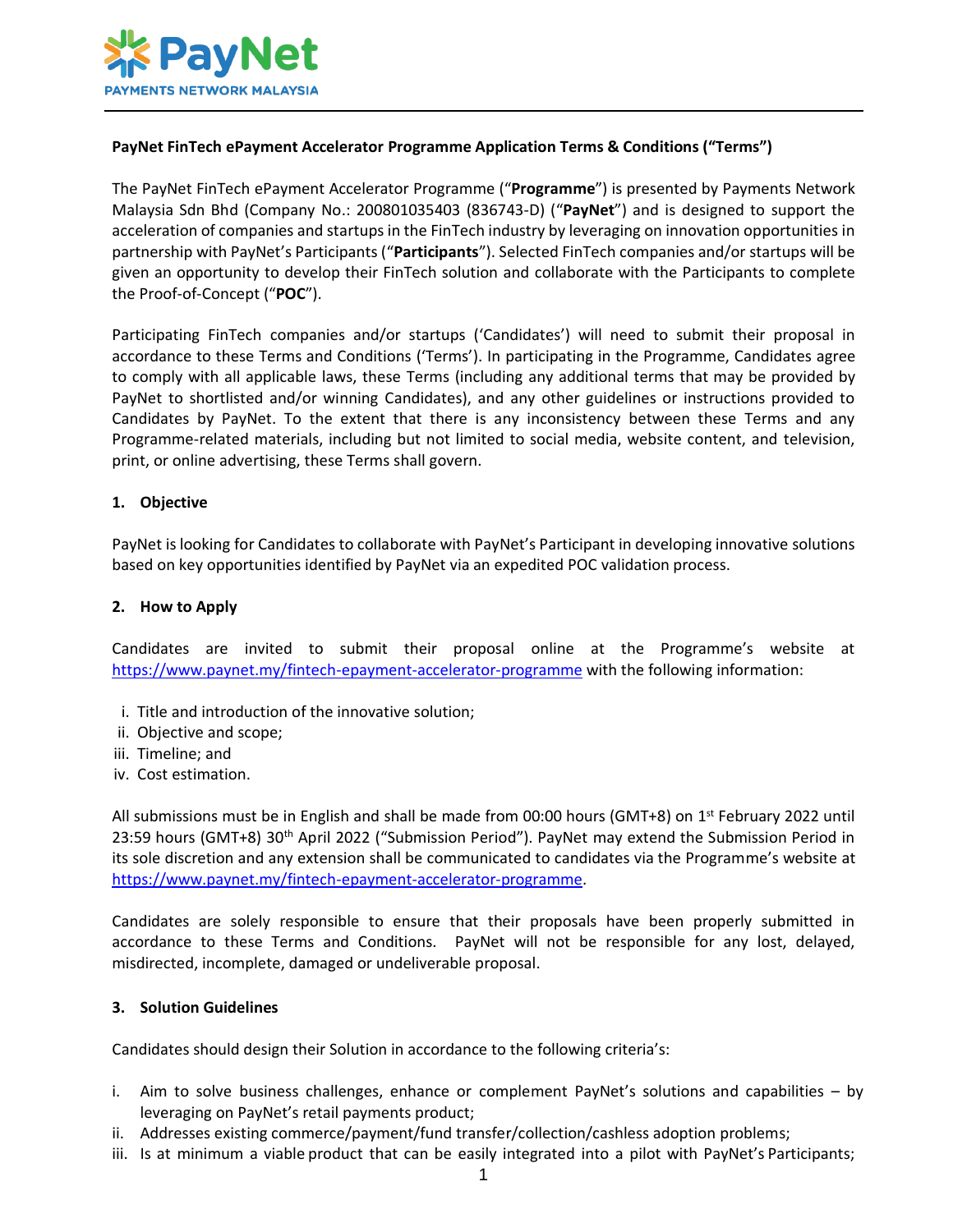

- iv. Does not contain, depict, imply or refer (explicitly or otherwise) to any content that:
	- a. is inappropriate, objectionable, or unsuitable;
	- b. disparages or refers negatively to PayNet, the Programme, or any other person or entity;
	- c. unnecessarily refers to any third party (person or entity); or
	- d. violates any law or any third party's intellectual property, privacy, personality or other rights
- v. Does not conflict with any of PayNet's core values or brand guidelines or positioning, and is not otherwise likely be objectionable to PayNet.
- vi. Does not contain malicious code, create an information security risk or otherwise compromise the integrity of the Solution or related software, data or property, whether alone or integrated with any PayNet experience, product or service.

PayNet may disqualify any application, if it determines in its sole discretion that the Solution does not comply with any of the above requirements.

# **4. Eligibility**

i. In order to be eligible to participate in the Programme, candidates must:

a. Be a FinTech company and/or startup incorporated or registered in Malaysia that are listed at [https://fintechnews.my/list-fintech-startup-malaysia-fintech-companies-malaysia-directory/;](https://fintechnews.my/list-fintech-startup-malaysia-fintech-companies-malaysia-directory/) or

- b. Be registered under the Fintech Association of Malaysia (FAOM); or
- c. Be Bank Negara Malaysia (BNM) sandbox participant; or
- d. Be approved under the list of regulatees by Bank Negara Malaysia (BNM); and
- e. Not be current PayNet participant; and
- f. Have a preference to business ideas in the financial services and financial technology industry.
- ii. PayNet may request candidates to furnish proof of eligibility, including with respect to company registration documents, company profile and other relevant documentation. if PayNet determines (in its sole discretion) that the furnished documents are incomplete or does not meet the eligibility criteria's, PayNet reserves the right to reject the Candidate's participation in the Programme.

# **5. Selection Process**

- i. PayNet in its absolute discretion, will evaluate and identify shortlisted Candidates and notify them after the Submission Period.
- ii. Shortlisted Candidates will be required to present their proposal to a judging panel consisting of representatives from Participants covering (at minimum) the items below:
	- a. Executive summary
	- b. Objective
	- c. Demo of the proposed Solution
	- d. Timeline
	- e. Cost
	- ii. The time allocated for each presentation will be 10 minutes followed by a Q&A session for another 10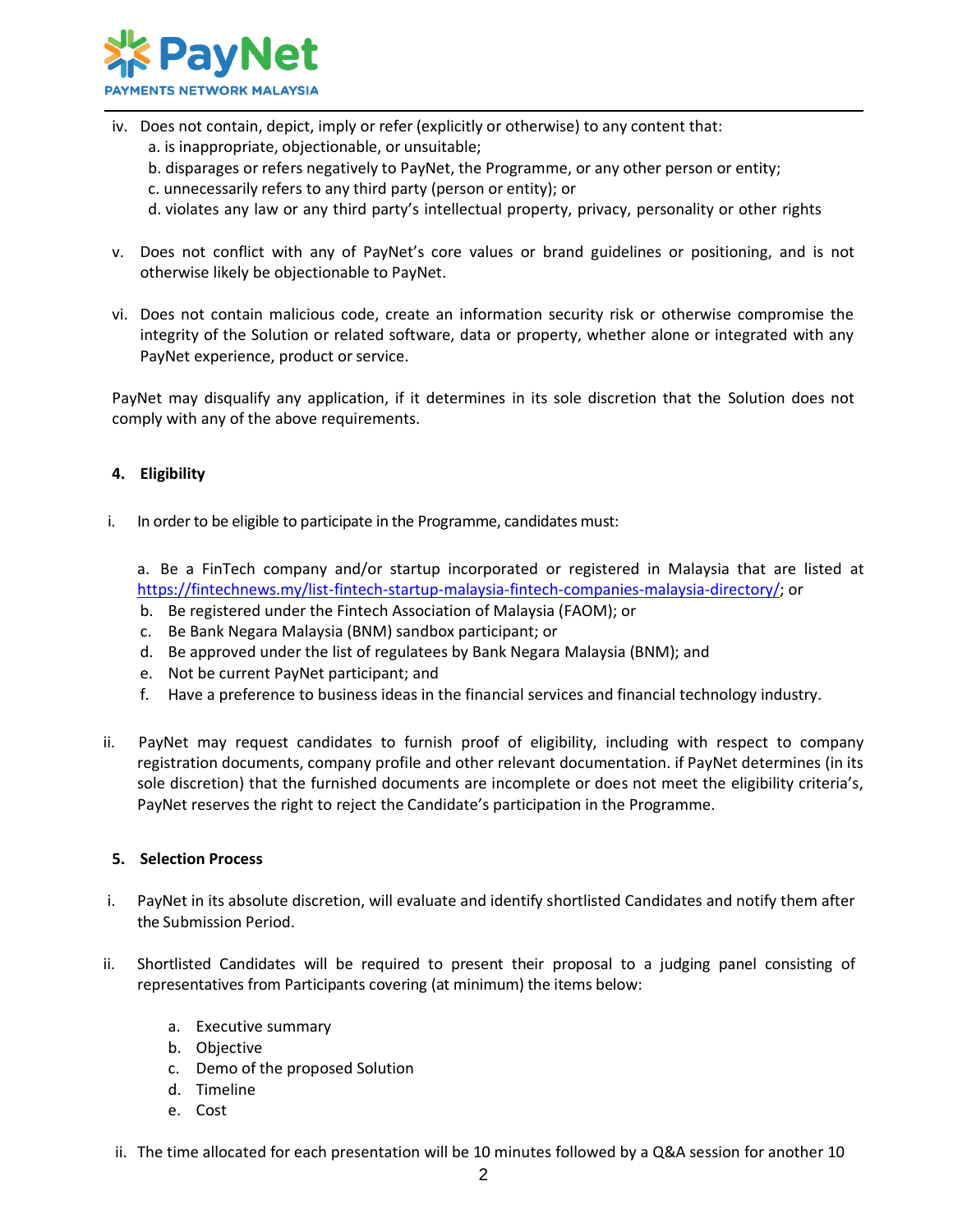

#### minutes.

- iii. Proposals that are innovative and aligned with the Participants business strategy will be evaluated and selected by Participants at their own absolute discretion.
- iv. In the event a Candidate's proposal has been selected by 2 or more Participants, the Candidate is at liberty to choose which Participant it would like to collaborate with.
- v. Throughout the selection process or during the Programme, PayNet may contact Candidates regarding their startup and/or company, their Solution, its implementation, or other relevant topics, and may share with Participants any information received from such inquiries, correspondence, and discussions. In addition, PayNet may provide additional guidance or feedback to finalists, either individually or as a group, regarding the development of their solution(s).

#### **6. Incentive Fund**

PayNet will allocate a total of RM2.7mil to incentivise the execution of the POC with the winning Candidates. As each Solution may be of a different value, PayNet will determine, in its sole discretion, the amount to be allocated to each winning Candidate (up to RM 500,000).

#### **7. General Terms and Conditions**

- i. Candidates are responsible for all expenses incurred in connection with their submission to the Programme or any material required for their presentation.
- ii. All decisions made by PayNet and/or the Participants in relation to the Programme including but not limited to the shortlisting and final selection of winning Candidates be final, conclusive, and binding.
- iii. PayNet reserves the right to amend these Terms at any time without prior notice to Candidates. Candidates are advised to periodically check for updates of these Terms at [https://www.paynet.my/fintech-epayment-accelerator-programme.](https://www.paynet.my/fintech-epayment-accelerator-programme) If any future modifications of these Terms are unacceptable to the Candidates, Candidates are advised to discontinue any further participation in this Programme.
- iv. If for any reason PayNet cannot run the Programme as planned due to any force majeure events(including withoutlimitation as a result of bugs, tampering, unauthorized intervention, fraud, technical failures, infection by computer virus or any other cause that corrupts, impairs or affects the administration, security, fairness, integrity, or proper conduct of this Programme), PayNet may cancel, modify, extend or suspend the Programme in its sole discretion
- v. PayNet reserves the right to verify the validity of applications and reserves the right to disqualify any Candidate for tampering with the application process or for submitting an application which is not in accordance with these Terms, or if the Candidate is engaged in any unlawful or other improper misconduct that would jeopardise the fair and proper conduct of the Programme. In this instance, PayNet reserves the right to recover damages or other compensation from the Candidate.
- vi. Candidates acknowledge that nothing in these Terms will constitute an employment, joint venture, or partnership relationship between Candidates and PayNet. In no way are Candidates to be construed as the agent or to be acting as the agent of PayNet in any respect, and vice versa.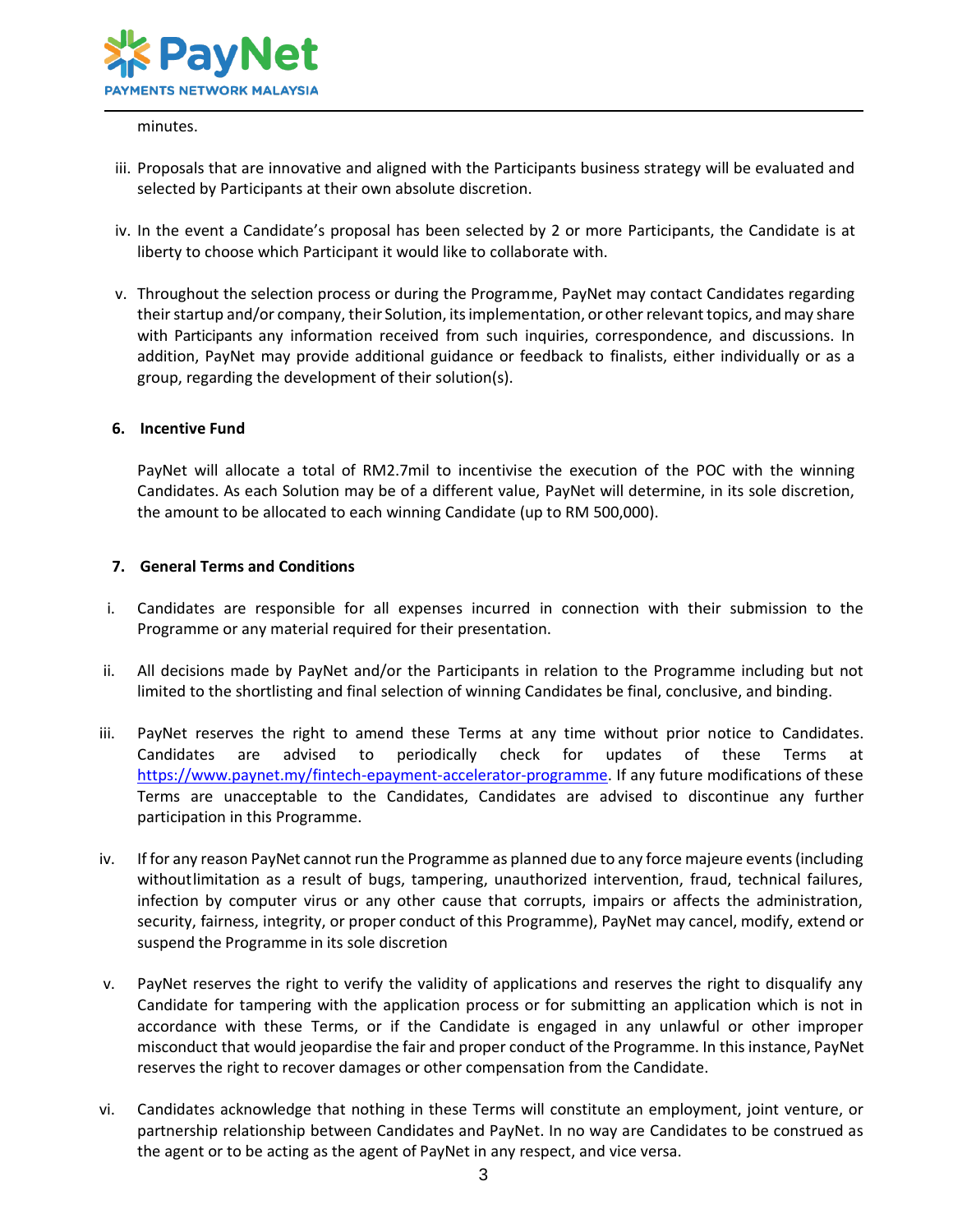

- vii. Failure by PayNet to enforce any term of these Terms will not constitute a waiver of that or any other provision.
- viii. The Programme, these Terms, and any matter arising out of or in connection with them are governed by the laws of Malaysia and are subject to the exclusive jurisdiction of the Malaysian courts.

## **8. Warranty of Non-Infringement**

- i. Candidates represent and warrant that they hold all rights, title and interest to the Solution and/or they have obtained all rights and permissions to any pre-existing creations embedded in the Solution for which they do not hold the relevant rights, title and interest to.
- ii. Candidates represent and warrant that their Solution does not infringe upon the copyright or any intellectual property rights of any third party.
- iii. Candidates shall indemnify, defend and hold PayNet and Participants harmless against any third-party claims resulting from actual or alleged infringement of intellectual property rights to the Solution.

#### **9. Intellectual Property Rights**

- i. Nothing in these Terms will operate to transfer any intellectual property rights from Candidates to PayNet, and likewise nothing will operate to transfer any intellectual property rights from PayNet to Candidates.
- ii. PayNet grants to each Candidate a revocable, non-exclusive and non-transferable license to use PayNet's name, logo and trademark solely for the purpose of the Programme and not for any other purpose without PayNet's express written consent.
- iii. PayNet may use Candidates intellectual property rights solely for the purposes of the Programme, including as required, confirming the Candidates participation in the Programme and to review and consider Candidate's proposal.

#### **10. Confidentiality**

i. Throughout the Programme, Candidates, PayNet and Participants may intend on having discussions concerning the Programme and the Solution during which certain information may be disclosed by one party (the "Disclosing Party") to the other (the "Receiving Party"). These discussions may include generalized knowhow or Confidential Information, as defined herein.

"Confidential Information" means any information and/or material not generally known to third parties including, without limitation, (i) information concerning or relating to the business and affairs of the Candidates, PayNet and Participants and without prejudice to the generality of the foregoing, shall also include any information (whether of a commercial, technical, know-how, trade secret, operational, methods, techniques administrative, financial, marketing, business dealings or intellectual property nature or otherwise) in whatever form (ii) information traditionally recognised as proprietary trade secrets and that are disclosed by the Disclosing Party to the Receiving Party whether orally or in writing and whether or not specifically designated as confidential in advance of disclosure and (iii) content and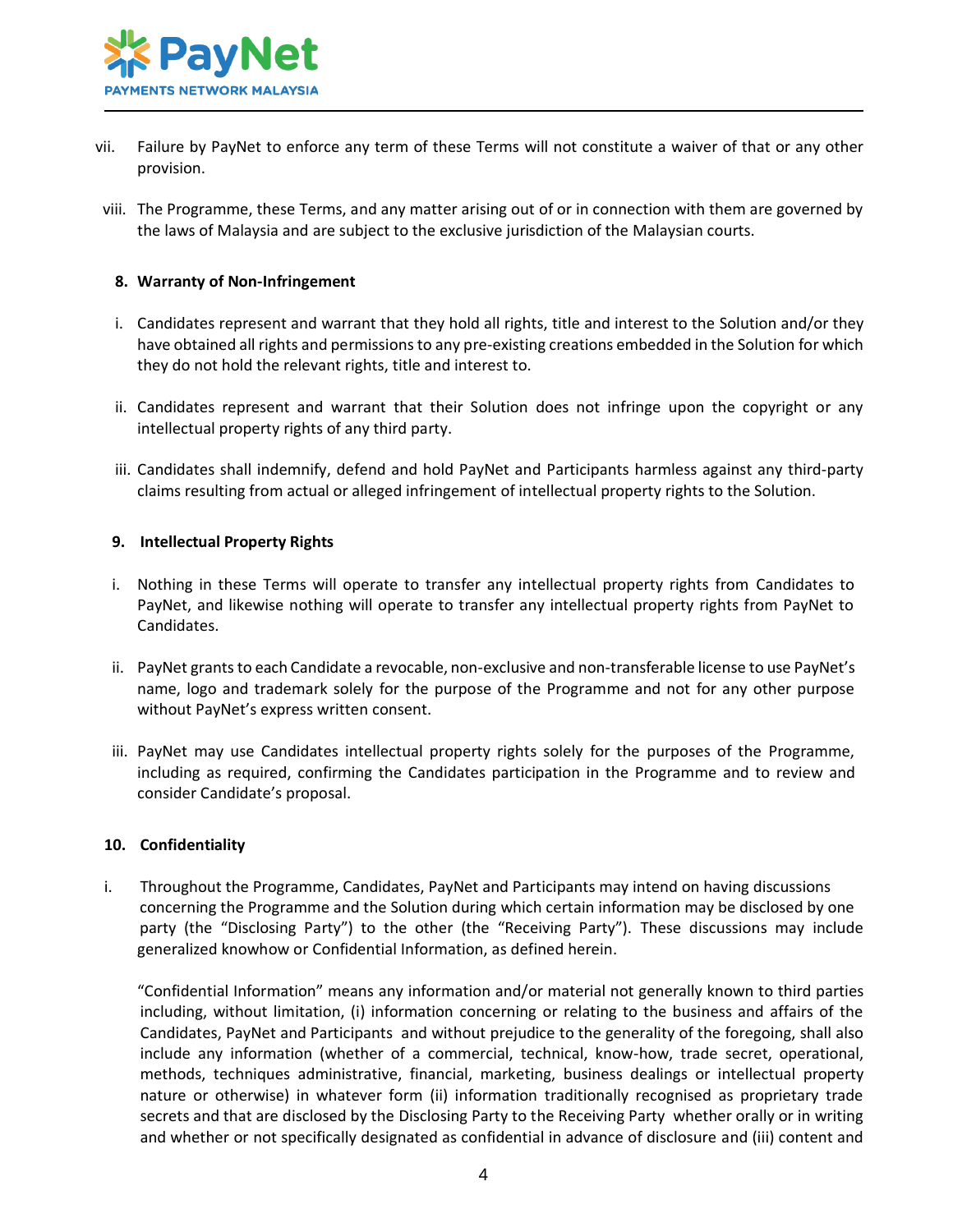

material included in the Candidates proposal as well as the Solution.

- ii. The Receiving Party shall protect all Confidential Information shared during the course of the Programme and shall not disclose the whole or any part of the Confidential Information to any third party and shall apply at least the same level of care as it employs to protect its own confidential information of like nature.
- iii. The Receiving Party shall promptly advise the Disclosing Party in writing of any unauthorised misappropriation, disclosure or use by any person of such Confidential Information which may come to its attention and to take all reasonable steps requested by the Disclosing Party at the Receiving Party's own expense and costs to limit, stop or otherwise remedy such misappropriation, disclosure or use; and institute and/or maintain such procedures as are reasonably required to maintain the confidentiality of the Confidential Information.
- iv. The Receiving Party shall be fully liable for all claims, losses and damages incurred by the Disclosing Party as a result of the Receiving Party's breach of this term.
- v. This term will survive termination or expiry of the Programme.

#### **11. Disclaimer**

The Programme's website is provided on an "as is" basis without warranties of any kind, express or implied, including, but not limited to, warranties of title or implied warranties of accuracy, noninfringement, merchantability and fitness for a particular purpose, timeliness or completeness of any information. PayNet does not warrant that its Programme website will be uninterrupted or error free; nor does PayNet make any warranty as to the accuracy, reliability or content of any information provided through the Programme's website.

# **12. Liability**

- i. The above disclaimer applies to any damages or injury caused by any failure to receive a Candidate's application, unauthorised intervention of any third party in any part of the application process, technical or human error in the administration of the application process, error, omission, interruption, deletion, defect, delay in operation or transmission, computer virus, communication line failure, destruction or unauthorised access to, alteration of, or use of record, whether for breach of contract, negligence or other tortious behaviour, or under any other cause of action. Candidates specifically acknowledge that PayNet is not liable for the defamatory, offensive or illegal conduct of other users or third parties and that the risk of injury from the foregoing rests entirely with Candidates.
- ii. Notwithstanding the foregoing, PayNet will not be liable for any indirect, special, consequential, or punitive damages in connection with the Programme or these Terms.

#### **13. Privacy**

Candidates authorise PayNet to collect, use and disclose their personal data, including information they provide while submitting their application for the Programme, solely for the purpose of the Programme. Candidates may refer to PayNet's Privacy Notice at<https://www.paynet.my/privacy-policy.html>for further information.